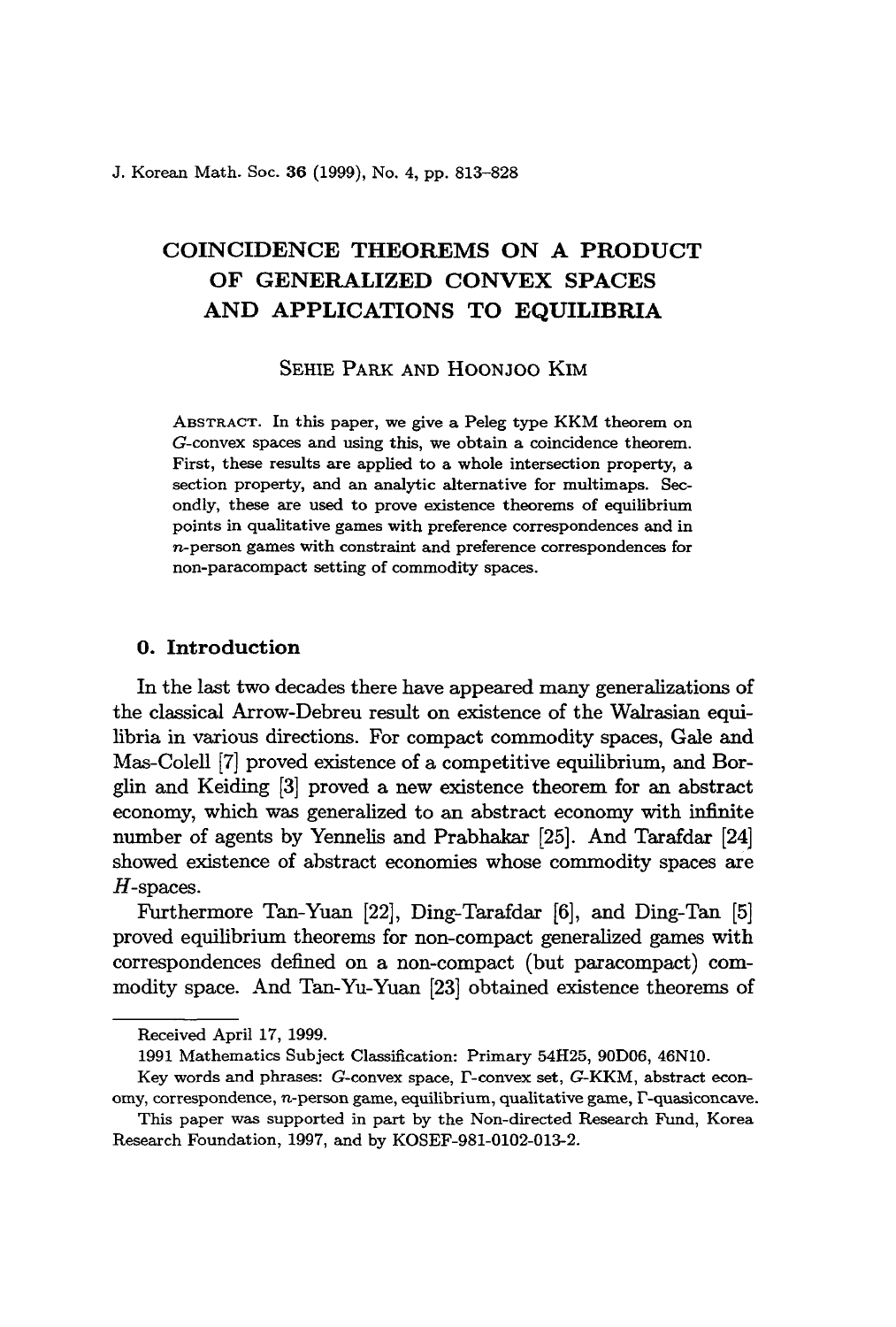equilibrium points of  $n$ -person games with constraint and preference  $correspondences on non-compact H-spaces.$ 

In 1967, motivated by the search for equilibrium points in noncooperative games, Peleg [21] established an extension of the Knaster-Kuratowski-Mazurkiewicz (KKM) theorem [11]. Since. then Peleg's lemma has been widely used in the framework of game theory in order to prove existence results concerning different solution concepts, like the bargaining set and the kernel.

Recently, the authors introduced generalized convex (or G-convex) spaces which are adequate to establish theories on fixed points, coincidence points, KKM maps, equilibrium problems, best approximations, and many others. For details, see [17-20].

In this paper, we give a Peleg type KKM theorem on G-convex spaces, which was used to derive a coincidence theorem. First, these results are applied to a whole intersection property, a geometric lemma, and an analytic alternative for multimaps. Secondly, these are used to prove existence theorems of equilibrium points in qualitative games with preference correspondences and in  $n$ -person games with constraint and preference correspondences for non-paracompact setting of commodity spaces.

#### **1. Preliminaries**

A *multimap* (*map* or *correspondence*)  $F : X \rightarrow Y$  is a function from a set X into the power set  $2^Y$  of Y; that is, a function with *values*  $Fx \subset Y$  for  $x \in X$  and *fibers*  $F^{-}y = \{x \in X : y \in Fx\}$  for  $y \in Y$ . For  $A \subset X$ , let  $F(A) = \bigcup \{Fx : x \in A\}$ . As usual, the set  $\{(x,y) \in X \times Y : y \in Fx\}$  is called the *graph* of *F* and denoted by *F.* A map  $F: X \rightarrow Y$  is *compact* provided  $F(X)$  is contained in a compact subset of *Y*. For any  $B \subset Y$ , the *(lower) inverse* and *(upper) inverse* of *B* under *F* are defined by

$$
F^{-}(B) = \{x \in X : Fx \cap B \neq \emptyset\} \text{ and } F^{+}(B) = \{x \in X : Fx \subset B\},\
$$

resp. The *(lower) inverse* of  $F: X \rightarrow Y$  is the map  $F^-: Y \rightarrow X$ defined by  $x \in F^{-}y$  if and only if  $y \in Fx$ . Given two maps  $F: X \to Y$ and  $G: Y \to Z$ , their *composite*  $GF: X \to Z$  is defined by  $(GF)x =$  $G(Fx)$  for each  $x \in X$ .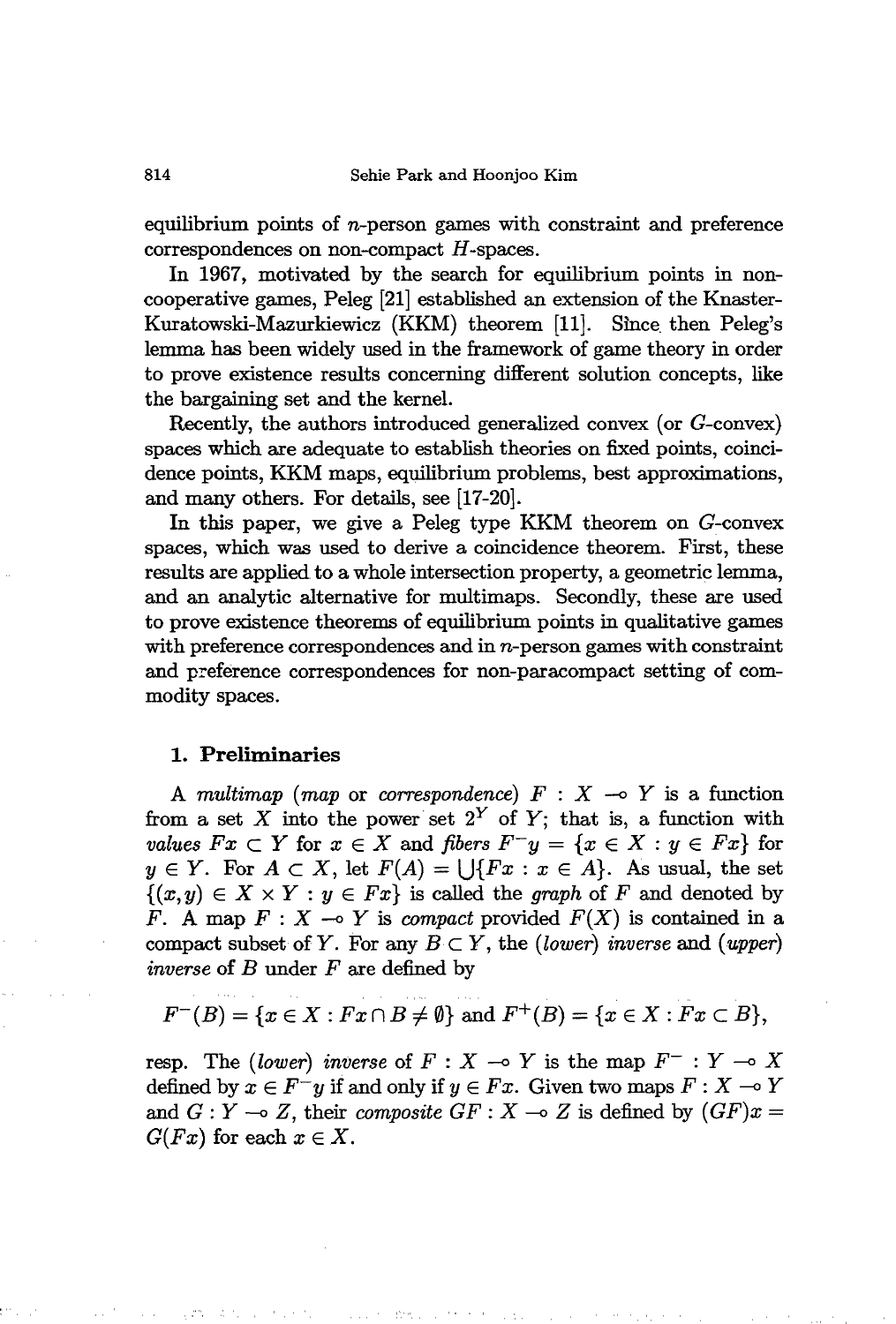For topological spaces X and Y, a map  $F: X \to Y$  is *lower semicontinuous* (l.s.c.) if, for each open set  $B \subset Y$ ,  $F^{-}(B)$  is open in X.

For a nonempty set D, let  $\langle D \rangle$  denote the set of all nonempty finite subsets of D. For a set A, let |A| denote the cardinality of A. Let  $\Delta_n$ denote the standard n-simplex; that is,

$$
\Delta_n=\left\{u\in\mathbf{R}^{n+1}: u=\sum_{i=1}^{n+1}\lambda_i(u)e_i, \; \lambda_i(u)\geq 0, \; \sum_{i=1}^{n+1}\lambda_i(u)=1\right\},
$$

where  $e_i$  is the *i*-th unit vector in  $\mathbf{R}^{n+1}$ . For each  $u = \sum_{i=1}^{n+1} \lambda_i(u)e_i$ in  $\Delta_n$ , the  $(n+1)$ -tuple  $(\lambda_1(u),\cdots,\lambda_{n+1}(u))$  is called the *barycentric coordinate* of  $u \in \Delta_n$ .

Let X be a set (in a vector space) and D a nonempty subset of X. Then  $(X, D)$  is called a *convex space* if convex hulls of any nonempty finite subset of  $D$  is contained in  $X$  and  $X$  has a topology that induces the Euclidean topology on such convex hulls. A subset  $A$  of  $X$  is said to be *D*-convex if, for each  $N \in \langle D \rangle$ ,  $N \subset A$  implies  $\text{co } N \subset A$ , where co denotes the convex hull. If  $X = D$ , then  $X = (X, X)$  becomes a convex space in the sense of Lassonde (12].

Let *X* be a topological space. A *c-structure* on *X* is given by a map  $F: \langle X \rangle \longrightarrow X$  such that

(1) for all  $A \in \langle X \rangle$ ,  $F(A)$  is nonempty and contractible; and

(2) for all  $A, B \in \langle X \rangle$ ,  $A \subset B$  implies  $F(A) \subset F(B)$ .

A pair *(X, F)* is then called a *c-space* by Horvath (8,9] and an *H-space* by Bardaro and Ceppitelli (1].

A *generalized convex space* or a *G-convex space*  $(X, D; \Gamma)$  consists of a topological space X and a nonempty set D such that for each  $A \in \langle D \rangle$ with  $|A| = n + 1$ , there exist a subset  $\Gamma(A)$  of X and a continuous function  $\phi_A : \Delta_n \to \Gamma(A)$  such that  $J \in \langle A \rangle$  implies  $\phi_A(\Delta_J) \subset \Gamma(J)$ .

Here  $\Delta_J$  denotes the face of  $\Delta_n$  corresponding to  $J \in \langle A \rangle$ ; that is, if  $A = \{a_1, a_2, \dots, a_{n+1}\},\$  then  $\Delta_J = \{u \in \Delta_n : \sum_j \lambda_j(u) = 1, a_j \in J\}.$ For details on G-convex spaces, see [17-20].

We may write  $\Gamma(A) = \Gamma_A$  for each  $A \in \langle D \rangle$ . Note that  $\Gamma_A$  does not need to contain A for  $A \in \langle D \rangle$ . If  $D = X$ , then  $(X, D; \Gamma)$  will be denoted by  $(X,\Gamma)$ . For simplicity, we assume that  $D \subset X$  in this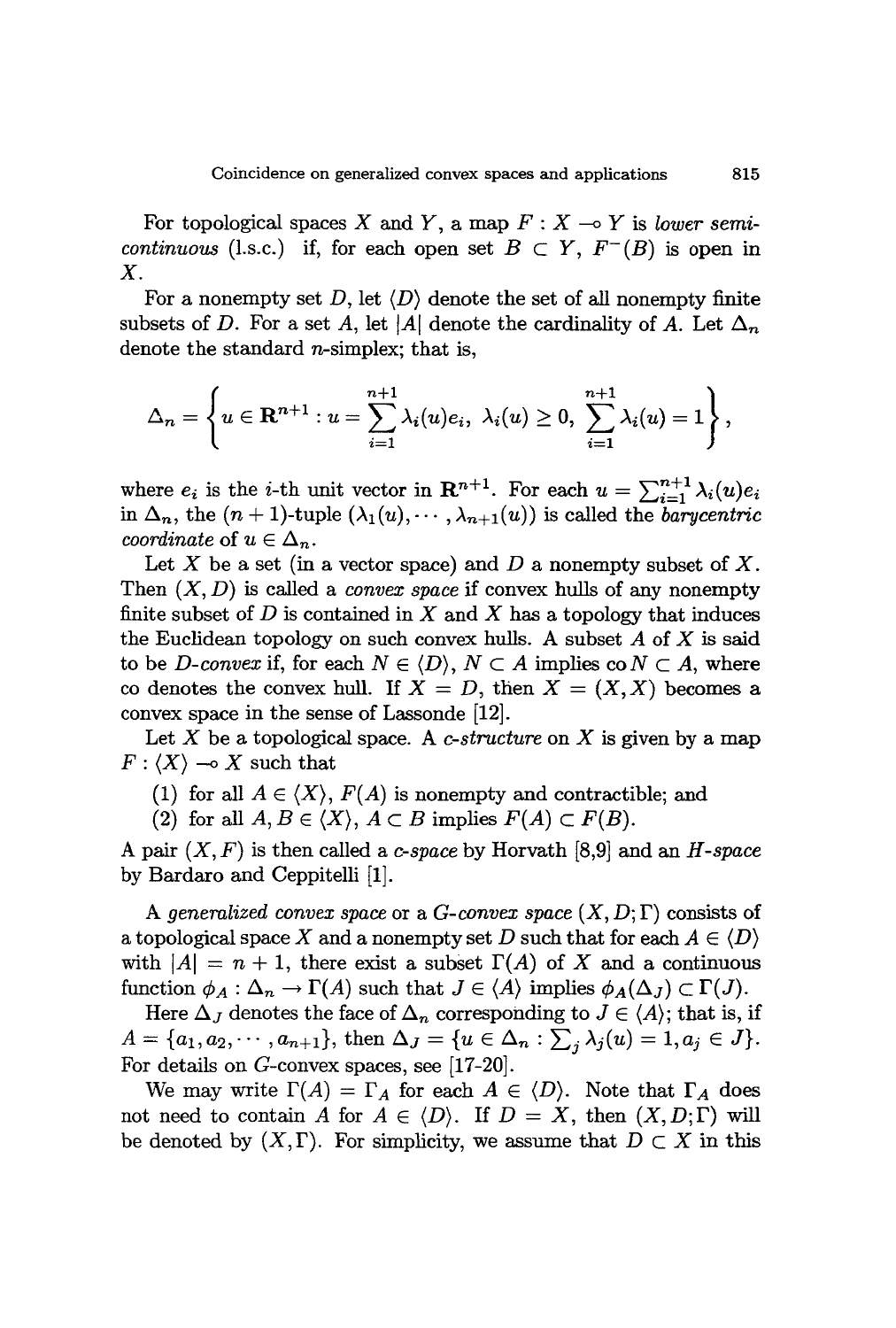paper. For an  $(X, D; \Gamma)$ , a subset C of X is said to be  $\Gamma$ -convex if for each  $A \in \langle D \rangle$ ,  $A \subset C$  implies  $\Gamma_A \subset C$ . For a nonempty subset *S* of *X*, the  $\Gamma$ -convex hull of  $S$ ,  $\Gamma$ -co $S$ , is defined by

$$
\Gamma\text{-co } S = \bigcap \{ Y : S \subset Y \subset X \text{ and } Y \text{ is } \Gamma\text{-convex} \}.
$$

Any convex space  $(X, D)$  becomes a G-convex space  $(X, D; \Gamma)$  by putting  $\Gamma_A = \text{co } A$ . An H-space  $(X, F)$  is a G-convex space  $(X, \Gamma)$ . In fact, by putting  $\Gamma_A = F(A)$  for each  $A \in \langle X \rangle$  with  $|A| = n + 1$ , there exists a continuous map  $\phi_A : \Delta_n \to X$  such that for all  $J \subset A$ ,  $\phi_A(\Delta_J) \subset F(J)$  by Horvath [8, Theorem 1].

The other major examples of G-convex spaces are convex subsets of a t.v.s., metric spaces with Michael's convex structure, S-contractible spaces, Horvath's pseudo-convex spaces, Komiya's convex spaces, Bielawski's simplicial convexities, and J06's pseudoconvex spaces; for the literature, see [17-20]. Recently, we gave new examples of  $G$ -convex spaces and, simultaneously, showed that some abstract convexities of other authors are simple particular examples of our G-convexity; see [16]. Such examples are L-spaces of Ben-EI-Mechaiekh *et al.,* continuous images of G-convex spaces, generalized H-spaces of Verma or Stach6, and mc-spaces of Llinares. Moreover, Ben-EI-Mechaiekh *et al.* [2] gave examples of G-convex spaces  $(X,\Gamma)$  as follows: B'-simplicial convexity, hyperconvex metric spaces due to Aronszajn and Panitchpakdi, and Takahashi's convexity in metric spaces. More recently, it is noted that every almost convex subset of a topological vector space has a G-convexity.

For a convex space  $(X, D)$ , a map  $F: D \longrightarrow X$  is called a KKM map if  $\text{co } N \subset F(N)$  for each  $N \in \langle D \rangle$ .

For a G-convex space  $(X, D; \Gamma)$ , a map  $F : D \multimap X$  is called a  $G-KKM$  map if  $\Gamma_N \subset F(N)$  for each  $N \in \langle D \rangle$ .

#### 2. Coincidence.Theorems

In this section, for each  $i \in I = \{1, \dots, n\}$ , let  $(X_i, D_i; \Gamma_i)$  be a G-convex space, *Y* a topological space,  $X = \prod_{i \in I} X_i$ , and  $D = \prod_{i \in I} D_i$ . We may write  $\Gamma_i(A_i) = \Gamma_{A_i}$  for each  $A_i \in \langle D_i \rangle$  and  $i \in I$ .

First we need the following generalization of the classical KKM theorem due to Peleg [21]: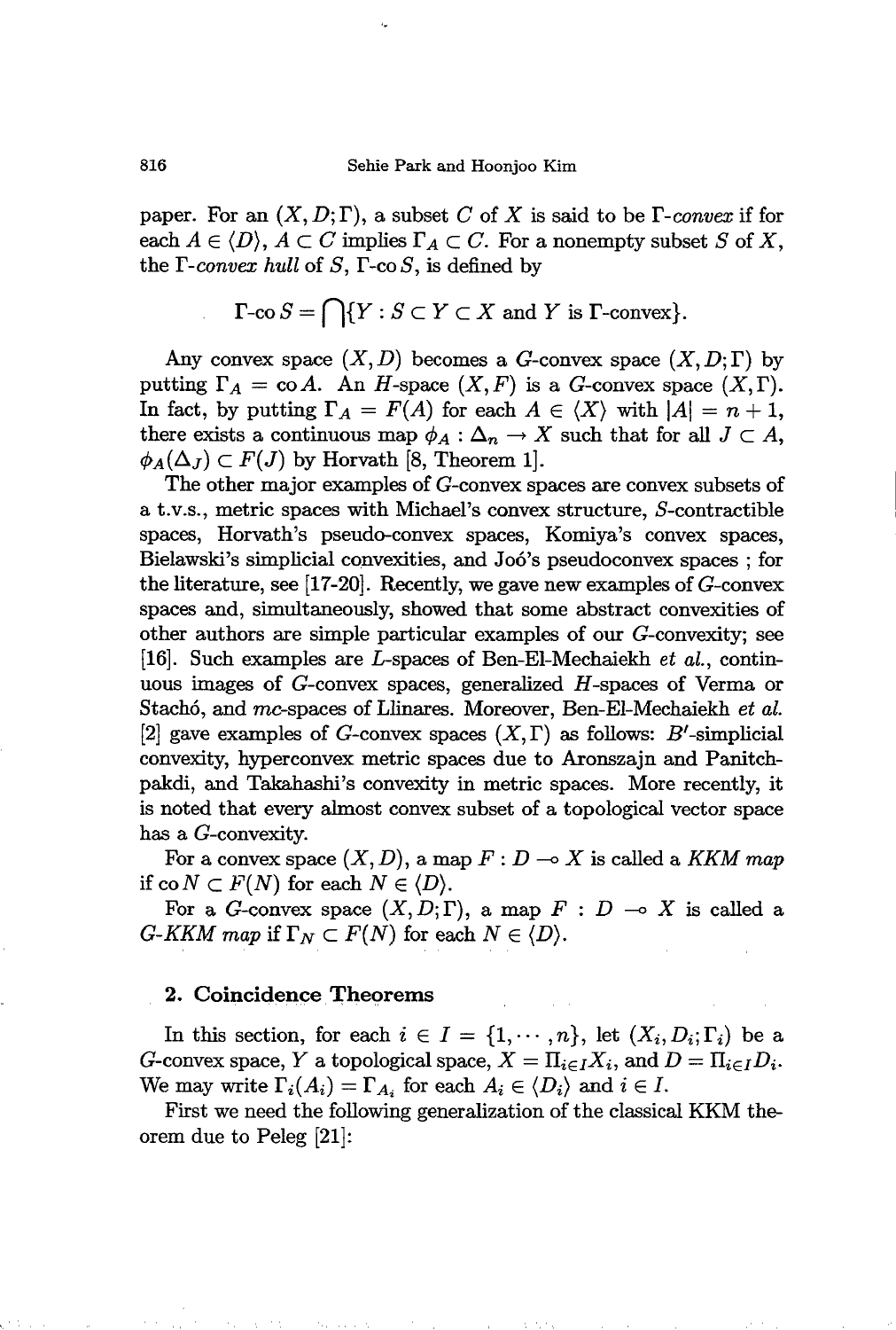LEMMA. For each  $i \in I$ , let  $C_i^j$ ,  $j = 1, \dots, m_i + 1$ , be closed subsets of  $\Pi_{i\in I}\Delta_{m_i}$  such that for each  $A_i\subset\{1,\cdots,m_i+1\}$  and  $i\in I$ ,

$$
\Delta_{m_1} \times \cdots \times \Delta_{A_i} \times \cdots \times \Delta_{m_n} \subset \bigcup_{j \in A_i} C_i^j,
$$

where  $\Delta_{A_i}$  denotes the face of  $\Delta_{m_i}$  corresponding to  $A_i$ . Then

$$
\bigcap_{i\in I}\bigcap_{j=1}^{m_i+1}C_i^j\neq\emptyset.
$$

Now we generalize Lemma to G-convex spaces:

THEOREM 1. For each  $i \in I$ , let  $(X_i, D_i; \Gamma_i)$  be a compact G-convex space,  $G_i$ :  $D_i \rightarrow Y$  and  $F: X \rightarrow Y$  *multimaps* such that

 $(1.1)$  *for each*  $i \in I$ *,* and  $x_i \in D_i$ *,*  $F^+G_i x_i$  *is closed;* and

 $(1.2)$  *for each*  $A = \prod_{i \in I} A_i \in \langle D \rangle$ ,

$$
\Pi_{i\in I}\Gamma_{A_i}\subset \bigcap_{i\in I}\bigcup\{F^+G_ix_i:x_i\in A_i\}.
$$

*Then there exists* an  $x \in X$  *such that*  $Fx \subset \bigcap_{i \in I} \bigcap_{x \in D_i} G_i x_i$ .

*Proof.* For any  $B = \prod_{i \in I} B_i \in \langle D \rangle$ , there exists a continuous function  $f_i : \Delta_{B_i} \to \Gamma_{B_i}$  such that  $f_i(\Delta_{A_i}) \subset \Gamma_{A_i}$  for each  $A_i \subset B_i$  and  $i \in I$ , where  $\Delta_{B_i}$  is a  $(|B_i| - 1)$ -simplex and  $\Delta_{A_i}$  denotes the face of  $\Delta_{|B_i|-1}$  corresponding to  $A_i$ . Let  $fz = \prod_{i \in I} f_i z$  for each  $z \in \prod_{i \in I} \Delta_{B_i}$ . For any  $i \in I$  and  $A_i \subset B_i$ , the set  $f^{-}(F^{+}G_i x_i)$  is closed for all  $x_i \in A_i$ since  $f$  is continuous. Moreover,

$$
\prod_{i \in I} \Delta_{A_i} \subset f^- f(\prod_{i \in I} \Delta_{A_i}) = f^- \left( \prod_{i \in I} f_i(\Delta_{A_i}) \right)
$$
\n
$$
\subset f^- (\prod_{i \in I} \Gamma_{A_i}) \subset f^- (\bigcap_{i \in I} \bigcup \{ F^+ G_i x_i : x_i \in A_i \})
$$
\n
$$
= \bigcap_{i \in I} \bigcup \{ f^- F^+ G_i x_i : x_i \in A_i \}.
$$

Hence by Lemma,

$$
f^{-}(\bigcap_{i\in I}\bigcap_{x_i\in B_i}F^{+}G_ix_i)=\bigcap_{i\in I}\bigcap_{x_i\in B_i}f^{-}F^{+}G_ix_i\neq\emptyset;
$$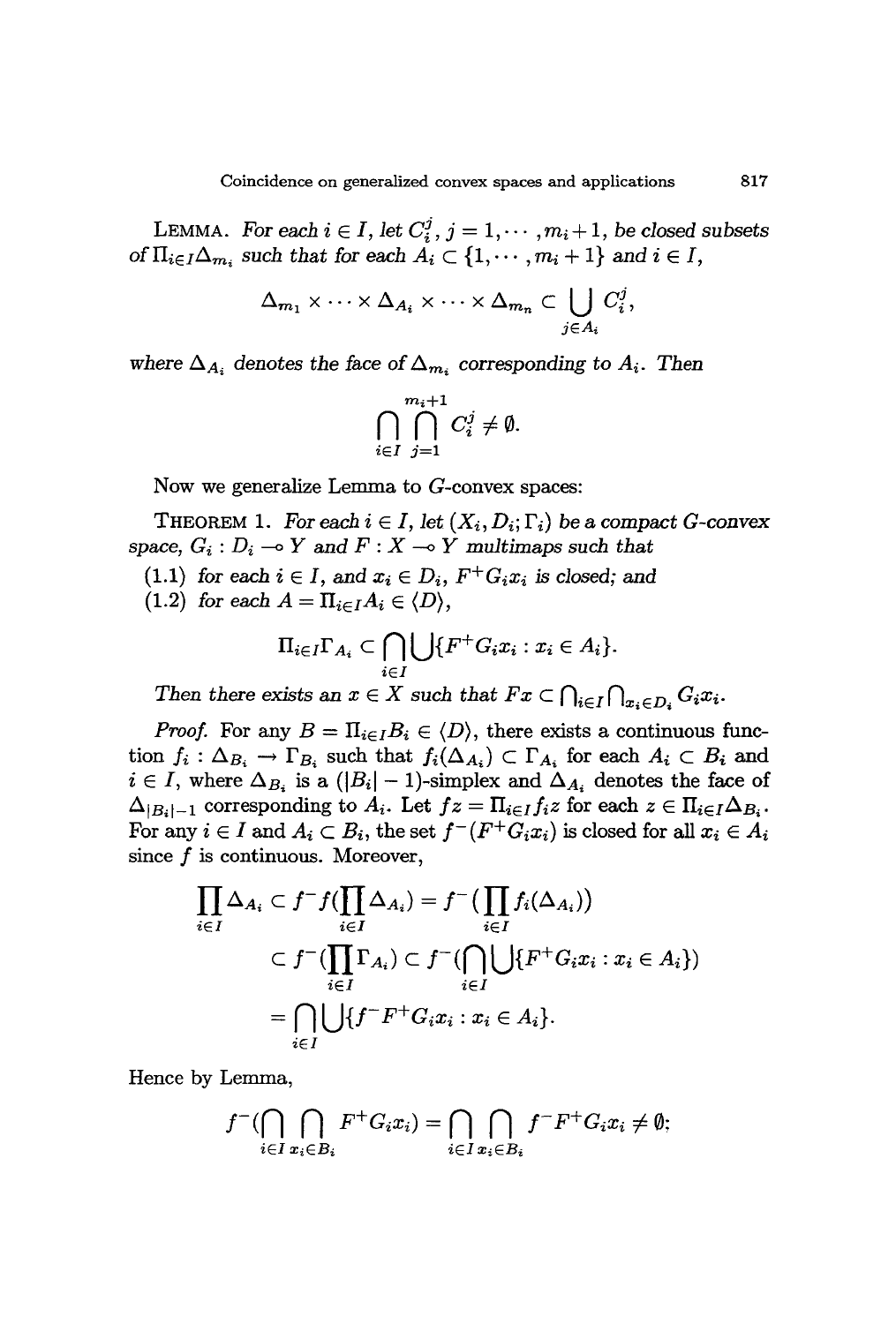that is,  $f^{-}(\bigcap_{i\in I}\bigcap_{x_i\in D_i}F^{+}G_ix_i)\neq\emptyset$  since X is compact. Therefore, we have  $\bigcap_{i\in I} \overline{\bigcap}_{x_i\in D_i} \overline{F^+}G_i x_i \neq \emptyset$  and hence, there exists an  $x \in X$ <br>such that  $Fx \subset \bigcap_{i\in I} \bigcap_{x_i\in D_i} G_i x_i$ . such that  $Fx \subset \bigcap_{i\in I}\bigcap_{x_i\in D_i}G_ix_i$ .

REMARK. For an *H*-space *X* and  $F = 1_X$ , Theorem 1 reduces to Marchi and Martinez-Legaz [14, Corollary 5].

The following is a generalization of Theorem 1 on non-compact setting:

THEOREM 2. Let *K* be a *nonempty* compact *subset ofY. For each*  $i \in I$ , suppose  $G_i : D_i \to Y$  and  $F : X \to Y$  satisfy (1.2) and the *following:*

- (2.1) *for* each  $i \in I$  and  $x_i \in D_i$ ,  $F^+G_i x_i$  and  $G_i x_i$  are *compactly closed;* and
- (2.2) for each  $A = \prod_{i \in I} A_i \in \langle D \rangle$ , there exists a compact  $\Gamma$ -convex subset  $L = \prod_{i \in I} L_i$  of X such that  $L_i$  contains  $A_i$  for each  $i \in I$ and

$$
L\cap \bigcap_{i\in I}\bigcap\{F^+G_ix_i:x_i\in L_i\cap D_i\}\subset F^+K.
$$

*Then we have*

$$
\overline{F(X)} \cap K \cap \bigcap_{i \in I} \bigcap_{x_i \in D_i} G_i x_i \neq \emptyset.
$$

*Proof.* Suppose the conclusion does not hold. Since  $\overline{F}(X) \cap K$  is compact, there exists an  $A = \prod_{i \in I} A_i \in \langle D \rangle$  such that

$$
\overline{F(X)} \cap K \subset \bigcup_{i \in I} \bigcup_{x_i \in A_i} (Y \backslash G_i x_i).
$$

For the set  $L$  in  $(2.2)$ , we have

$$
L\cap \bigcap_{i\in I}\bigcap\{F^+G_ix_i:x_i\in L_i\cap D_i\}\cap F^+K=\emptyset.
$$

But

$$
L\cap \bigcap_{i\in I}\bigcap\{F^+G_ix_i:x_i\in L_i\cap D_i\}\subset F^+K,
$$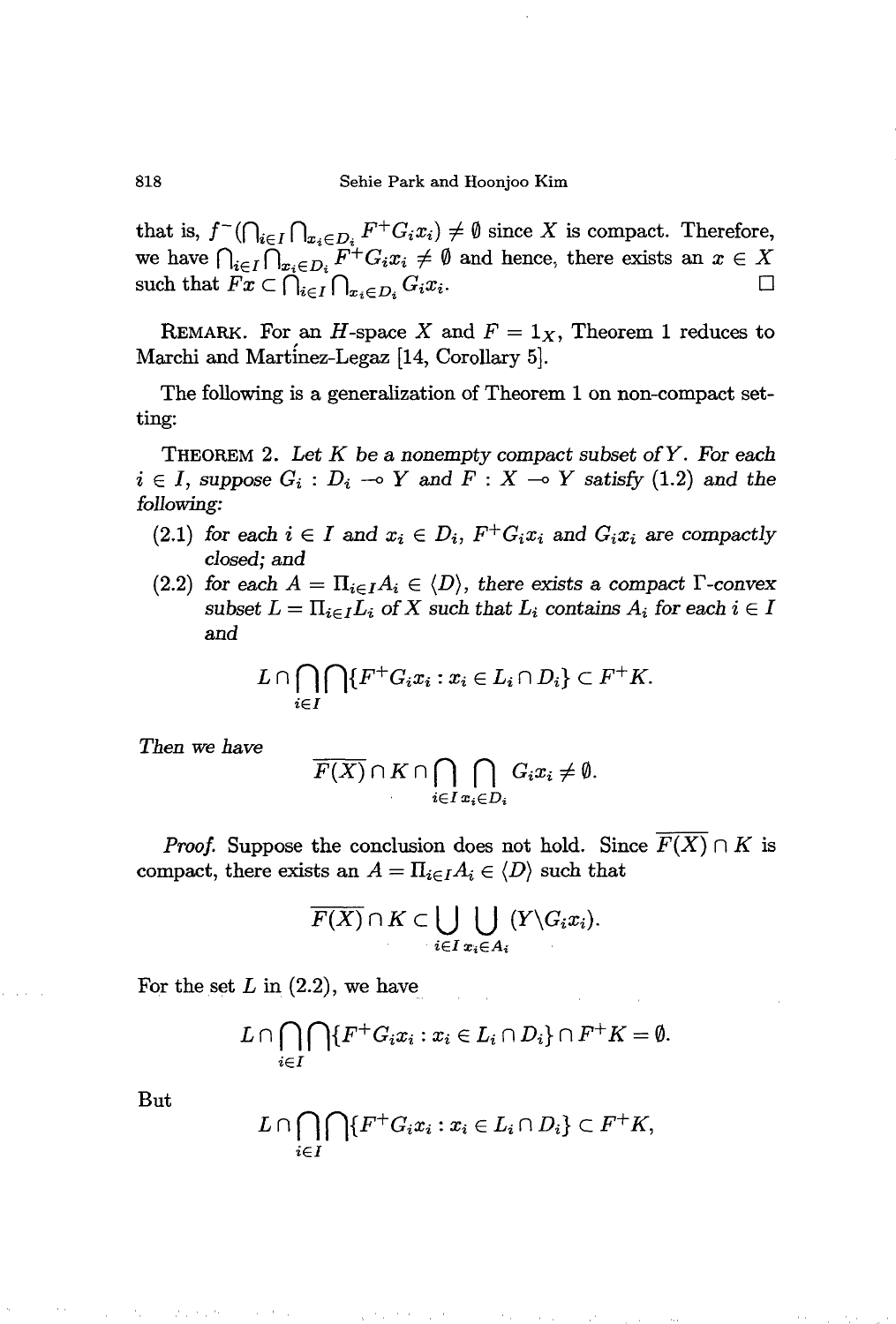by  $(2.2)$ , we have

(2.3) 
$$
L \cap \bigcap_{i \in I} \bigcap \{F^+G_i x_i : x_i \in L_i \cap D_i\} = \emptyset.
$$

Define  $H_i x_i = F^+ G_i x_i \cap L$  for  $x_i \in L_i \cap D_i$  and  $i \in I$ . Note that  $L_i \cap D_i \neq \emptyset$  for  $i \in I$ . Consider  $(L_i, L_i \cap D_i, L, H_i, 1_L)$  instead of  $(X_i, D_i, Y, G_i, F)$  in Theorem 1. Then all of the requirements of Theorem 1 are satisfied. Hence

$$
L\cap \bigcap_{i\in I}\bigcap_{x_i\in L_i\cap D_i}F^+G_ix_i=\bigcap_{i\in I}\bigcap_{x_i\in L_i\cap D_i}H_ix_i\neq\emptyset,
$$

which contradicts  $(2.3)$ .

REMARKS. 1. Condition (2.1) is satisfied if we assume one of the following:

- (i) F is l.s.c. and  $G_i x_i$  is closed for each  $x_i \in D_i$  and  $i \in I$ .
- (ii) *F* is a compact-valued continuous multimap and  $G_i x_i$  is compactly closed for each  $x_i \in D_i$  and  $i \in I$ .
- (iii)  $F = t : X \to Y$  is a single-valued continuous function and  $G_i x_i$ is compactly closed for each  $x_i \in D_i$  and  $i \in I$ .

For details, see [15].

2. For an H-space X,  $m = 1$ , and a single-valued continuous function F, Theorem 2 reduces to Chang and Yang [4, Lemma 1.3].

From Theorem 2, we obtain the following:

THEOREM 3. *Let K* be a *nonempty* compact *subset* of *Y.* For  $i \in I$ , let  $S_i : D_i \to Y$ ,  $T_i : X_i \to Y$  be multimaps, and  $t : X \to Y$  a continuous function *satisfying*

(3.1) *for each*  $i \in I$  *and*  $x_i \in D_i$ ,  $S_i x_i$  *is compactly open in*  $Y$ ;

- (3.2) *for each*  $i \in I$  *and*  $y \in t(X)$ *,*  $A_i \in \langle S_i^{\perp} y \rangle$  *implies*  $\Gamma_{A_i} \subset T_i^{\perp} y$ ;
- $(3.3)$  *for all*  $y \in \overline{t(X)} \cap K$ ,  $y \in S_i(D_i)$  *for some*  $i \in I$ *; and*
- (3.4) for each  $A = \prod_{i \in I} A_i \in \langle D \rangle$ , there exists a compact  $\Gamma$ -convex  $subset L = \prod_{i \in I} L_i$  of X such that  $L_i$  contains  $A_i$  for each  $i \in I$ and

$$
t(L)\backslash K\subset \bigcup_{i\in I}S_i(L_i\cap D_i).
$$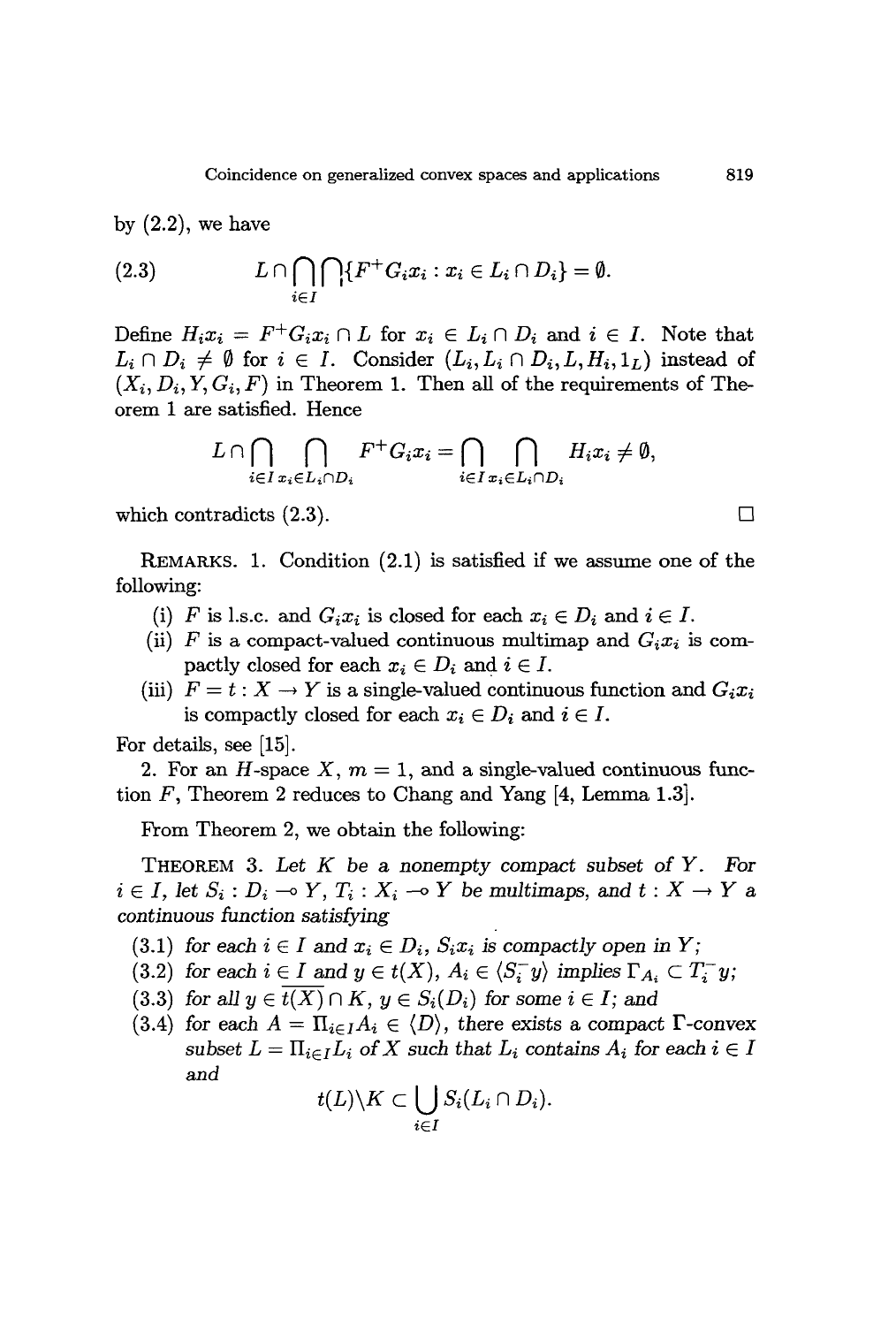820 Sehie Park and Hoonjoo Kim

*Then there exists* an  $\tilde{x} = \prod_{i \in I} \tilde{x}_i \in X$  *such that*  $t\tilde{x} \in T_i \tilde{x}_i$  *for some*  $i \in I$ .

*Proof.* For each  $i \in I$ , let  $G_i : D_i \to Y$  be a multimap defined by  $G_i x_i = Y \setminus S_i x_i$  for each  $x_i \in D_i$ . Clearly  $G_i$  has compactly closed values. By (3.3),

$$
\overline{t(X)} \cap K \cap \bigcap_{i \in I} \bigcap_{x_i \in D_i} G_i x_i = \overline{t(X)} \cap K \cap \{Y \setminus \bigcup_{i \in I} S_i(D_i)\} = \emptyset.
$$

There exists an  $A = \prod_{i \in I} A_i \in \langle D \rangle$  such that  $t(\prod_{i \in I} \Gamma_{A_i}) \nsubseteq \bigcap_{i \in I} G_i(A_i)$ by Theorem 2. Take  $\tilde{x} \in \Pi_{i \in I} \Gamma_{A_i}$  such that  $t\tilde{x} = \tilde{y} \notin \bigcap_{i \in I} G_i(A_i)$ . For some  $i \in I$ ,  $\tilde{y} \notin G_i(A_i)$  or  $\tilde{y} \in \bigcap_{x_i \in A_i} S_i x_i$ ; that is,  $A_i \subset S_i^-\tilde{y}$ . Hence, there exists an  $\tilde{x}_i \in \Gamma_{A_i} \subset T_i^-\tilde{y}$  by (3.2). Therefore  $\tilde{y} \in T_i\tilde{x}_i$  for some  $i \in I$ .

REMARK. For a compact H-space  $X = Y = D$  and  $t = 1_X$ , Theorem 3 reduces to Marchi and Martinez-Legaz [14, Theorem 6].

From Theorem 2, we have another whole intersection property as follows:

THEOREM 4. *Let K* be a *nonempty* compact *subset ofY. For each*  $i \in I$ , let  $G_i : D_i \to Y$ ,  $H_i : X_i \to Y$  be multimaps, and  $t : X \to Y$  a *continuous function such that*

- $(4.1)$  *for each*  $i \in I$  *and*  $x_i \in D_i$ ,  $G_i x_i$  *is compactly closed;*
- (4.2) for each  $x = \prod_{i \in I} x_i \in X$ ,  $tx \in \bigcap_{i \in I} H_i x_i$ ;
- (4.3) *for each*  $y \in t(X)$  *and*  $i \in I$ ,  $A_i \in \langle D_i \setminus G_i^{\perp} y \rangle$  *implies*  $\Gamma_{A_i} \subset$  $X_i \backslash H^-_i y$ ; and
- (4.4) for each  $A = \prod_{i \in I} A_i \in \langle D \rangle$ , there exists a compact  $\Gamma$ -convex  $subset L = \prod_{i \in I} L_i$  of X such that  $L_i$  contains  $A_i$  for each  $i \in I$

$$
t(L) \cap \bigcap_{i \in I} \bigcap \{ G_i x_i : x_i \in L_i \cap D_i \} \subset K.
$$

*Then*

$$
\overline{t(X)} \cap K \cap \bigcap_{i \in I} \bigcap_{x_i \in D_i} G_i x_i \neq \emptyset.
$$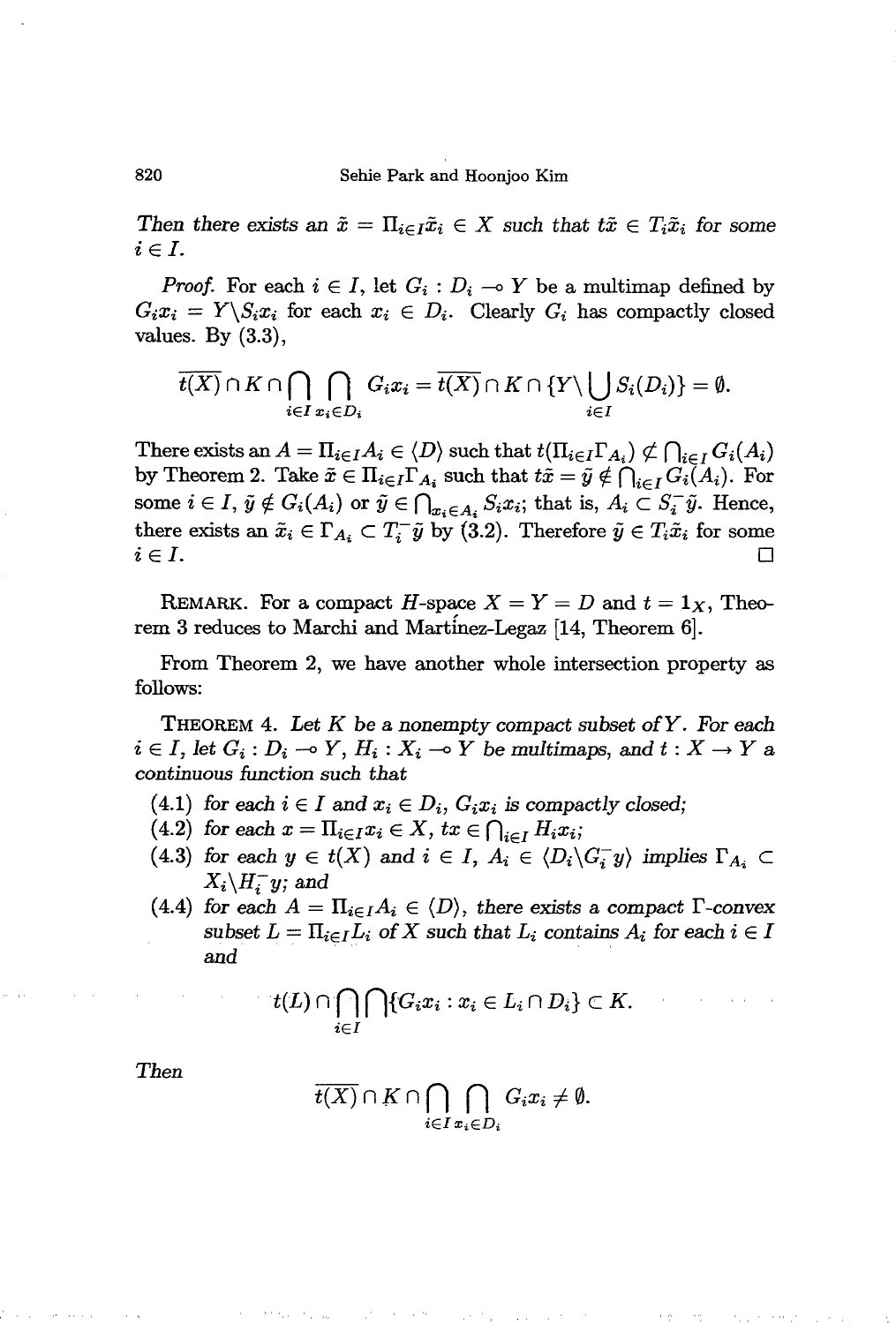*Proof.* Suppose that there exists an  $A = \prod_{i \in I} A_i \in \langle D \rangle$  such that  $t(\prod_{i\in I}\Gamma_{A_i})\nsubseteq \bigcap_{i\in I} G_i(A_i);$  that is, there exists an  $\tilde{x} = \prod_{i\in I}\tilde{x}_i \in$  $\Pi_{i\in I}\Gamma_{A_i}$  such that  $\tilde{y} = t\tilde{x} \notin \bigcap_{i\in I} G_i(A_i)$ . In other words,  $A_i \in$  $\langle D_i \backslash G_i^-\tilde{y} \rangle$  for some  $i \in I$ . By (4.3),  $\Gamma_{A_i} \subset X_i \backslash H_i^-\tilde{y}$ , and since  $\tilde{x}_i \in \Gamma_{A_i}$ , we have  $\tilde{x}_i \notin H_i^-\tilde{y}$  or  $\tilde{y} \notin H_i\tilde{x}_i$ , which contradicts (4.2). So all of the requirements of Theorem 2 are satisfied for  $F = t$ , and hence the conclusion holds.  $\Box$ 

#### 3. Section **Properties**

For each  $i \in I = \{1, \dots, n\}$ , let  $(X_i, D_i; \Gamma_i)$ , *Y*, *X*, and *D* be the same as in Section 2.

We now deduce a section property or a geometric form of Theorem 4.

THEOREM 5. Let K be a nonempty compact subset of  $Y, t: X \to Y$ a continuous function,  $N_i \subset X_i \times Y$  and  $M_i \subset D_i \times Y$  for each  $i \in I$ . *Suppose that*

- (5.1) *for each*  $i \in I$  *and*  $x_i \in D_i$ ,  $\{y \in Y : (x_i, y) \in M_i\}$  *is compactly closed* in *Y;*
- $(5.2)$  *for each*  $x = \prod_{i \in I} x_i \in X$ ,  $(x_i, tx) \in N_i$  *for all*  $i \in I$ ;
- (5.3) *for each*  $y \in t(X)$  *and*  $i \in I$ ,  $A_i \in \{ \{x_i \in D_i : (x_i, y) \notin M_i \} \}$ *implies*  $\Gamma_{A_i} \subset \{x_i \in X_i : (x_i, y) \notin N_i\}$ ; and
- (5.4) *for* each  $A = \prod_{i \in I} A_i \in \langle D \rangle$ , *there exists* a *compact*  $\Gamma$ -convex *subset*  $L = \prod_{i \in I} L_i$  of X such that  $L_i$  contains  $A_i$  for each  $i \in I$ and

$$
t(L) \cap \bigcap_{i \in I} \bigcap_{x_i \in L_i \cap D_i} \{y \in Y : (x_i, y) \in M_i\} \subset K.
$$

*Then there exists* a  $\tilde{y} \in \overline{t(X)}$  *such that*  $\Pi_{i \in I}(D_i \times {\tilde{y}}) \subset \Pi_{i \in I}M_i$ .

*Proof.* For each  $i \in I$  and  $x_i \in D_i$ , let

$$
G_ix_i=\{y\in Y:(x_i,y)\in M_i\},
$$

which is compactly closed by  $(5.1)$ . Moreover, for each  $i \in I$  and  $x_i \in X_i$ , let  $H_i x_i = \{y \in Y : (x_i, y) \in N_i\}$ . Then  $(5.2)$ – $(5.4)$  imply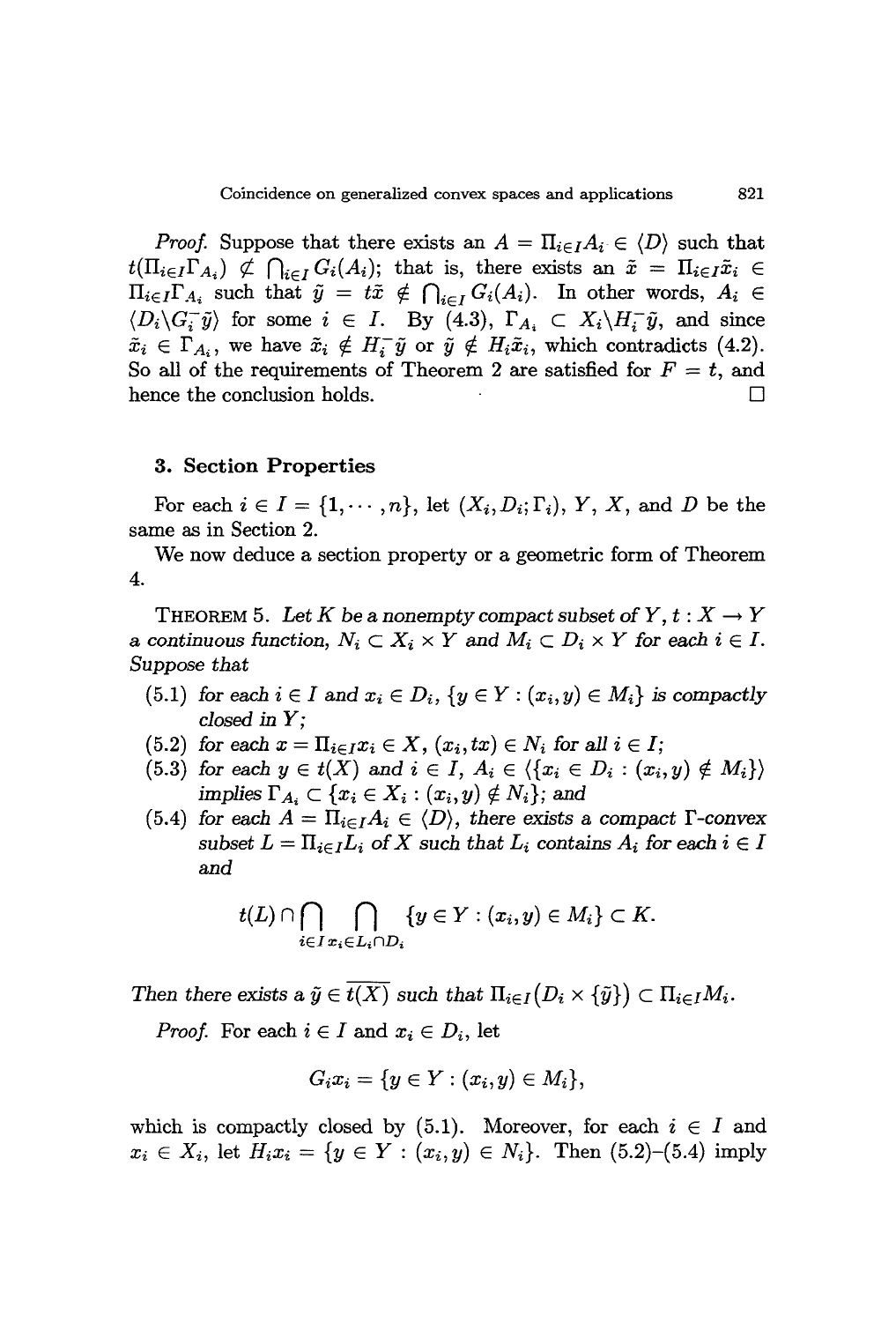$(4.2)$ - $(4.4)$ , resp. Therefore, we have

$$
\overline{t(X)} \cap K \cap \bigcap_{i \in I} \bigcap_{x_i \in D_i} G_i x_i \neq \emptyset.
$$

Hence there exists a  $\tilde{y} \in \overline{t(X)} \cap K$  such that  $\tilde{y} \in \bigcap_{i \in I} \bigcap_{x_i \in D_i} G_i x_i$ ; that is,  $\Pi_{i\in I}(D_i\times \{\tilde{y}\})\subset \Pi_{i\in I}M_i$ .

REMARK. Theorem 5 generalizes [14, Corollary 8].

The following is a reformulation of Theorem 3.

THEOREM 6. *Let K* be a *nonempty* compact subset *ofY. For* each  $i \in I$ , let  $N_i, M_i \subset Z_i$  be sets,  $t : X \to Y$  a continuous function,  $g_i: D_i \times Y \to Z_i$  and  $h_i: X_i \times Y \to Z_i$  functions. Suppose that

- *(6.1) for* each  $i \in I$  and  $x_i \in D_i$ ,  $\{y \in Y : g_i(x_i, y) \in N_i\}$  is com*pactly open in Y;*
- *(6.2) for* each  $y \in t(X)$  *and*  $i \in I$ *,*  $A_i \in \{ \{x_i \in D_i : g_i(x_i, y) \in N_i \} \}$ *implies*  $\Gamma_{A_i} \subset \{x_i \in X_i : h_i(x_i, y) \in M_i\}$ ; and
- $(6.3)$  *for each*  $A = \Pi_{i \in I} A_i \in \langle D \rangle$ *, there exists a compact*  $\Gamma$ -convex subset  $L = \prod_{i \in I} L_i$  of X such that  $L_i$  contains  $A_i$  for each  $i \in I$ and

$$
t(L)\backslash K\subset \bigcup_{i\in I}\bigcup_{x_i\in L_i\cap D_i}\{y\in Y: g_i(x_i,y)\in N_i\}.
$$

Then *either*

- (a) there exists a  $\tilde{y} \in \overline{t(X)} \cap K$  such that  $g_i(x_i, \tilde{y}) \notin N_i$  for all  $i \in I$ and  $x_i \in D_i$ ; or
- (b) there exists an  $\tilde{x} = \prod_{i \in I} \tilde{x}_i \in X$  such that  $h_i(\tilde{x}_i, t\tilde{x}) \in M_i$  for  $some\ i\in I.$

*Proof.* For each  $i \in I$ , consider the multimaps  $S_i : D_i \to Y$  and  $T_i: X_i \longrightarrow Y$  given by

$$
S_i x_i = \{ y \in Y : g_i(x_i, y) \in N_i \} \text{ for } x_i \in D_i,
$$

and

$$
T_ix_i = \{y \in Y : h_i(x_i, y) \in M_i\} \text{ for } x_i \in X_i.
$$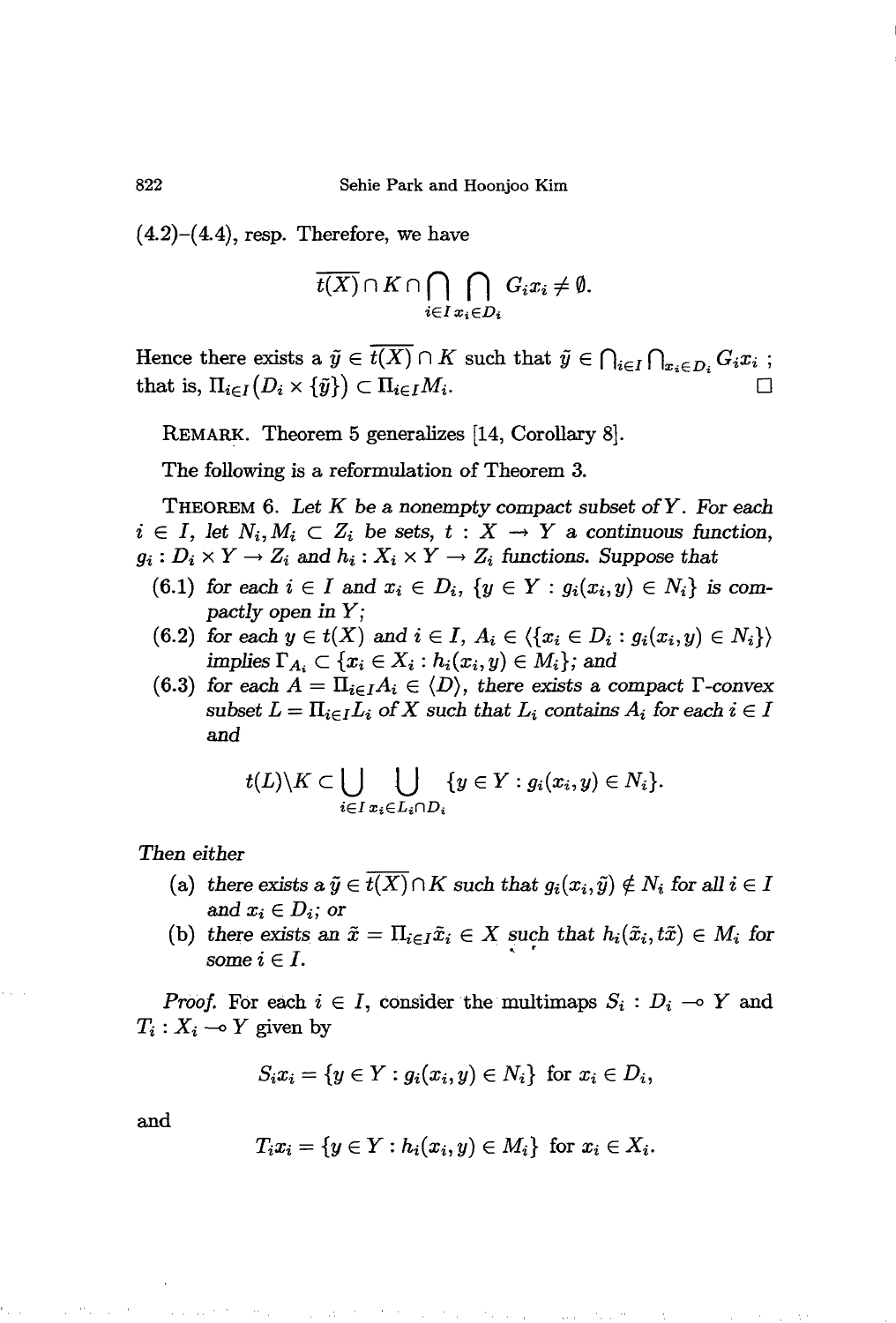Then  $(6.1)$ – $(6.3)$  imply  $(3.1)$ ,  $(3.2)$ , and  $(3.4)$ , resp. Suppose that  $(a)$ does not hold. Then for each  $y \in \overline{t(X)} \cap K$ , there exists an  $i \in I$  and an  $x_i \in D_i$  such that  $g_i(x_i, y) \in N_i$ ; that is,  $\overline{t(X)} \cap K \subset \bigcup_{i \in I} S_i(D_i)$ . Hence (3.3) holds. Therefore, by Theorem 3, there exists an  $\tilde{x} =$  $\Pi_{i \in I} \tilde{x}_i \in X$  and an  $i \in I$  such that  $t\tilde{x} \in T_i \tilde{x}_i$ ; that is, (b) holds.  $\Box$ 

From Theorem 6, we have the following analytic alternative, which is a basis of various minimax inequalities:

THEOREM 7. *Let K* be a *nonempty* compact *subset ofY. For each*  $i \in I$ , let  $\alpha_i, \beta_i \in \mathbf{R}, t : X \to Y$  a continuous function,  $g_i : D_i \times Y \to \overline{\mathbf{R}}$ , *and*  $h_i: X_i \times Y \to \overline{\mathbf{R}}$  *extended real-valued functions.* Suppose that

- (7.1) *for*  $\text{each } i \in I$  and  $x_i \in D_i$ ,  $\{y \in Y : g_i(x_i, y) > \alpha_i\}$  is *compactly open;*
- (7.2) *for* each  $y \in t(X)$  and  $i \in I$ ,  $A_i \in \{ \{x_i \in D_i : g_i(x_i, y) > \alpha_i \} \}$ *implies*  $\Gamma_{A_i} \subset \{x_i \in X_i : h_i(x_i, y) > \beta_i\}$ ; and
- (7.3) for each  $A = \prod_{i \in I} A_i \in \langle D \rangle$ , there exists a compact  $\Gamma$ -convex  $subset L = \prod_{i \in I} L_i$  of X such that  $L_i$  contains  $A_i$  for each  $i \in I$ *and*

$$
t(L)\backslash K\subset \bigcup_{i\in I}\bigcup_{x_i\in L_i\cap D_i}\{y\in Y: g_i(x_i,y)>\alpha_i\}.
$$

*Then either*

- (a) there exists a  $\tilde{y} \in t(X) \cap K$  such that  $g_i(x_i, \tilde{y}) \leq \alpha_i$  for all  $i \in I$ and  $x_i \in D_i$ ; or
- (b) there exists an  $\tilde{x} = \prod_{i \in I} \tilde{x}_i \in X$  such that  $h_i(\tilde{x}_i, t\tilde{x}) > \beta_i$  for *some*  $i \in I$ .

*Proof.* Put  $Z_i = \overline{\mathbf{R}}$ ,  $N_i = (\alpha_i, \infty]$  and  $M_i = (\beta_i, \infty]$  for each  $i \in I$ in Theorem 6.  $\Box$ 

### 4. Equilibrium Existence Theorems

If *X* is a topological space,  $(Y, D; \Gamma)$  is a *G*-convex space, and *F* :  $X \multimap Y$  is a multimap, then  $\Gamma$ -co  $F, \overline{F} : X \multimap Y$  are multimaps defined by  $(\Gamma\text{-co } F)x = \Gamma\text{-co}(Fx)$ , and  $\overline{F}x = \{y \in Y : (x, y) \in \text{cl}_{X \times Y}F\}$  for each  $x \in X$ , resp.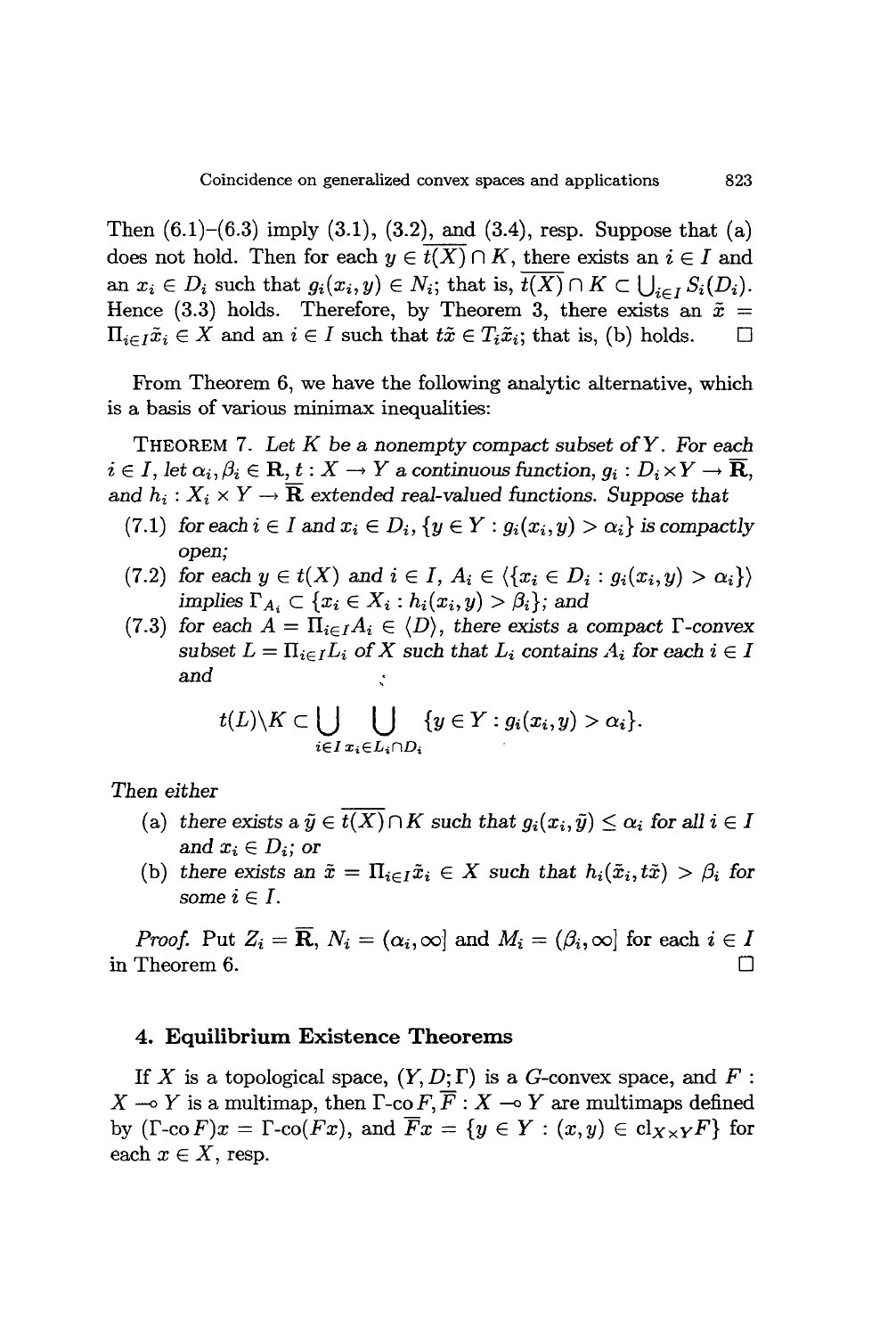An *abstract economy* (or *generalized game)* is a family of quadruples  $(X_i, A_i, B_i, P_i)_{i \in I}$  where *I* is a (finite or infinite) set of agents (players) such that for each  $i \in I$ ,  $X_i$  is a nonempty subset of a topological space,  $X = \prod_{i \in I} X_i$  and  $A_i, B_i : X \to X_i$  are *constraint correspondences*, and  $P_i: X \to X_i$  is a *preference correspondence*. When  $I = \{1, \ldots, n\}$ ,  $(X_i, A_i, B_i, P_i)_{i \in I}$  is also called an *n-person game*. An *equilibrium* of  $(X_i, A_i, B_i, P_i)_{i \in I}$  is a point  $x = (x_i)_{i \in I} \in X$  such that for each  $i \in I$  $I, x_i \in \overline{B_i}x$  and  $A_ix \cap P_ix = \emptyset$ .

From now on we only consider  $I = \{1, \ldots, n\}$ . Denote  $X^i$  $\Pi_{j\in I\setminus\{i\}}X_i, x=(x_1,\ldots,x_n)\in X, x^i=(x_1,\ldots,x_{i-1},x_{i+1},\ldots,x_n)\in$  $X^i$ ,  $(x^i, y_i) = (x_1, \ldots, x_{i-1}, y_i, x_{i+1}, \ldots, x_n) \in X$ .

Following the notion of Gale and Mas-Colell [7], the collection  $(X_i, P_i)_{i \in I}$  will be called a *qualitative game*. A point  $x \in X$  is said to be an *equilibrium* of the game  $(X_i, P_i)_{i \in I}$  if  $P_i x = \emptyset$  for all  $i \in I$ . See also [13, 23].

THEOREM 8. For each  $i \in I$ , let  $(X_i, P_i)_{i \in I}$  be a qualitative game such that  $(X_i; \Gamma_i)$  is a *G*-convex space, and  $P_i: X \to X_i$  a correspon*dence. Suppose that*

- (8.1) for each  $i \in I$  and  $x \in X$ ,  $x_i \notin \Gamma$ -co $P_ix$ ;
- (8.2) for each  $i \in I$  and  $y_i \in X_i$ ,  $P_i^- y_i$  is compactly open; and
- (8.3) for each  $A = \prod_{i \in I} A_i \in \langle X \rangle$ , there exists a compact  $\Gamma$ -convex *subset*  $L = \prod_{i \in I} L_i$  of X such that  $L_i$  contains  $A_i$  for each  $i \in I$ *and*

$$
L \backslash K \subset \bigcup_{i \in I} P_i^-(L_i).
$$

*Then*  $(X_i, P_i)_{i \in I}$  has an equilibrium point  $\tilde{x} \in K$ ; that is,  $P_i \tilde{x} = \emptyset$ for all  $i \in I$ .

*Proof.* Suppose that  $(X_i, P_i)_{i \in I}$  has no equilibrium point in *K*; that is, for each  $x \in K$ ,  $P_ix \neq \emptyset$  for some  $i \in I$ . For  $i \in I$ , put  $S_i, T_i : X_i \to$  $X$  by  $S_i x_i = P_i^- x_i$  and  $T_i x_i = (\Gamma \text{-} \text{co} P_i)^- x_i$ , resp. By the assumption,  $K \subset \bigcup_{i \in I} P_i^{-1}(X_i) = \bigcup_{i \in I} S_i(X_i)$ ; that is, (3.3) holds for  $t = 1_X$  and  $D_i = X_i$  for  $i \in I$ . Since other conditions of Theorem 3 hold also, there exists an  $\tilde{x} \in X$  such that  $\tilde{x} \in T_i \tilde{x}_i$  for some  $i \in I$  which implies  $\tilde{x}_i \in T_i^- \tilde{x} = \Gamma\text{-}\mathrm{co}P_i \tilde{x}$ . This contradicts (8.1).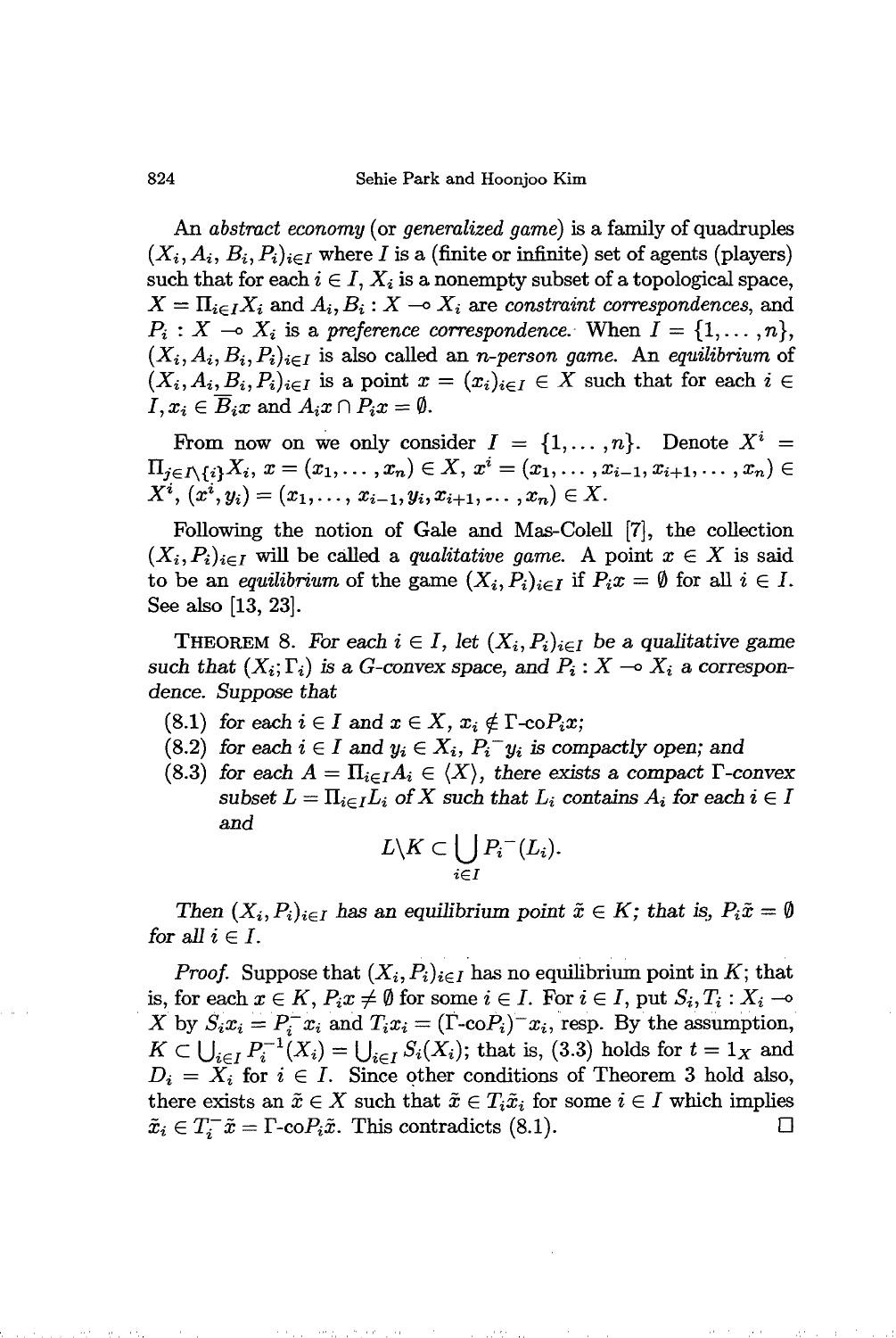THEOREM 9. Let  $(X_i, A_i, B_i, P_i)_{i \in I}$  be an *n*-person game such that *for* each  $i \in I$ ,  $(X_i; \Gamma_i)$  is a *G*-convex space,  $A_i, B_i, P_i : X \to X_i$ *correspondences,* and *K* a *nonempty compact subset* of X. *Suppose that*

- $(9.1)$  *for each*  $i \in I$  *and*  $x \in X$ *,*  $A_i x$  *is nonempty and*  $\Gamma$ -co $A_i x \subset B_i x$ ;
- $(9.2)$  *for each*  $x \in X$ ,  $\overline{B}_i x = c1_{X_i} B_i x$  *for each*  $i \in I$ ;
- $(9.3)$  *for each*  $i \in I$  *and*  $x_i \in X_i$ ,  $A_i^- x_i$  *and*  $P_i^- x_i$  *is compactly open;*
- $(9.4)$   $x_i \notin \Gamma$ -co $P_i x$  for all  $x \in X$  and  $i \in I$ ; and
- $(9.5)$  *for each*  $N = \prod_{i \in I} N_i \in \langle X \rangle$ , *there exists a compact*  $\Gamma$ -convex  $subset L = \prod_{i \in I} L_i$  of X such that  $L_i$  contains  $N_i$  for each  $i \in I$ and

$$
L\backslash K\subset \bigcup_{i\in I}(A_i\cap P_i)^-(L_i).
$$

*Then*  $(X_i, A_i, B_i, P_i)_{i \in I}$  *has an equilibrium point*  $\tilde{x} \in X$ ; *that is, for each*  $i \in I$ ,  $\tilde{x}_i \in \text{cl}_{X_i} B_i \tilde{x}$  and  $A_i \tilde{x} \cap P_i \tilde{x} = \emptyset$ .

*Proof.* For each  $i \in I$ , let  $F_i = \{x \in X : x_i \notin \text{cl}_{X_i}B_ix\}$ . Then  $F_i$  is open in X by (9.2). Define  $\varphi_i : X \to X_i$  by

$$
\varphi_i x = \left\{ \begin{array}{ll} A_i x \cap P_i x & \text{if $x \notin F_i$} \\ A_i x & \text{if $x \in F_i$.} \end{array} \right.
$$

Fix any  $i \in I$ . If  $x \in F_i$ ,  $\Gamma$ -co $\varphi_i x = G$ -co $A_i x \subset \overline{B}_i x$ , and since  $x_i \notin I$ .  $cl_{X_i}B_ix = \overline{B}_ix$ ,  $x_i \notin \Gamma$ -co $\varphi_ix$ . If  $x \notin F_i$ ,  $x_i \notin \Gamma$ -co $P_ix$  implies that  $x_i \notin \Gamma$ -co  $(A_ix \cap P_ix) = \Gamma$ -co  $\varphi_ix$ . Further,  $\varphi_i^- y = A_i^- y \cap (F_i \cup P_i^- y)$  is compactly open by (9.3). By (9.5) and the definition of  $\varphi_i$ ,  $\varphi_i$  satisfies (8.3). By Theorem 8, there exists an  $\tilde{x} \in K$  such that  $\varphi_i \tilde{x} = \emptyset$  for all  $i \in I$ . Since  $A_i \tilde{x} \neq \emptyset$  for all  $i \in I$ ,  $\tilde{x}_i \in \text{cl}_{X_i} B_i \tilde{x}$  and  $A_i \tilde{x} \cap P_i \tilde{x} = \emptyset$  for all  $i \in I$ .

Let  $(X; \Gamma)$  be a *G*-convex space. A function  $f : X \to \mathbf{R}$  is said to be  $\Gamma$ -quasiconcave if for each  $A \in \langle X \rangle$  and  $x \in \Gamma_A$ ,  $fx \geq \min_{y \in A} fy$ .

THEOREM 10. For each  $i \in I$ , let  $(X_i; \Gamma_i)$  be a *G*-convex space,  $F_i = X^i \rightarrow X_i$  a *correspondence*, and  $u_i : X \rightarrow \mathbf{R}$  a function. Suppose *that*

(10.1) *for each*  $i \in I$  *and*  $x^i \in X^i$ *,*  $F_i x^i$  *is nonempty and*  $\Gamma$ -convex *in Xi;*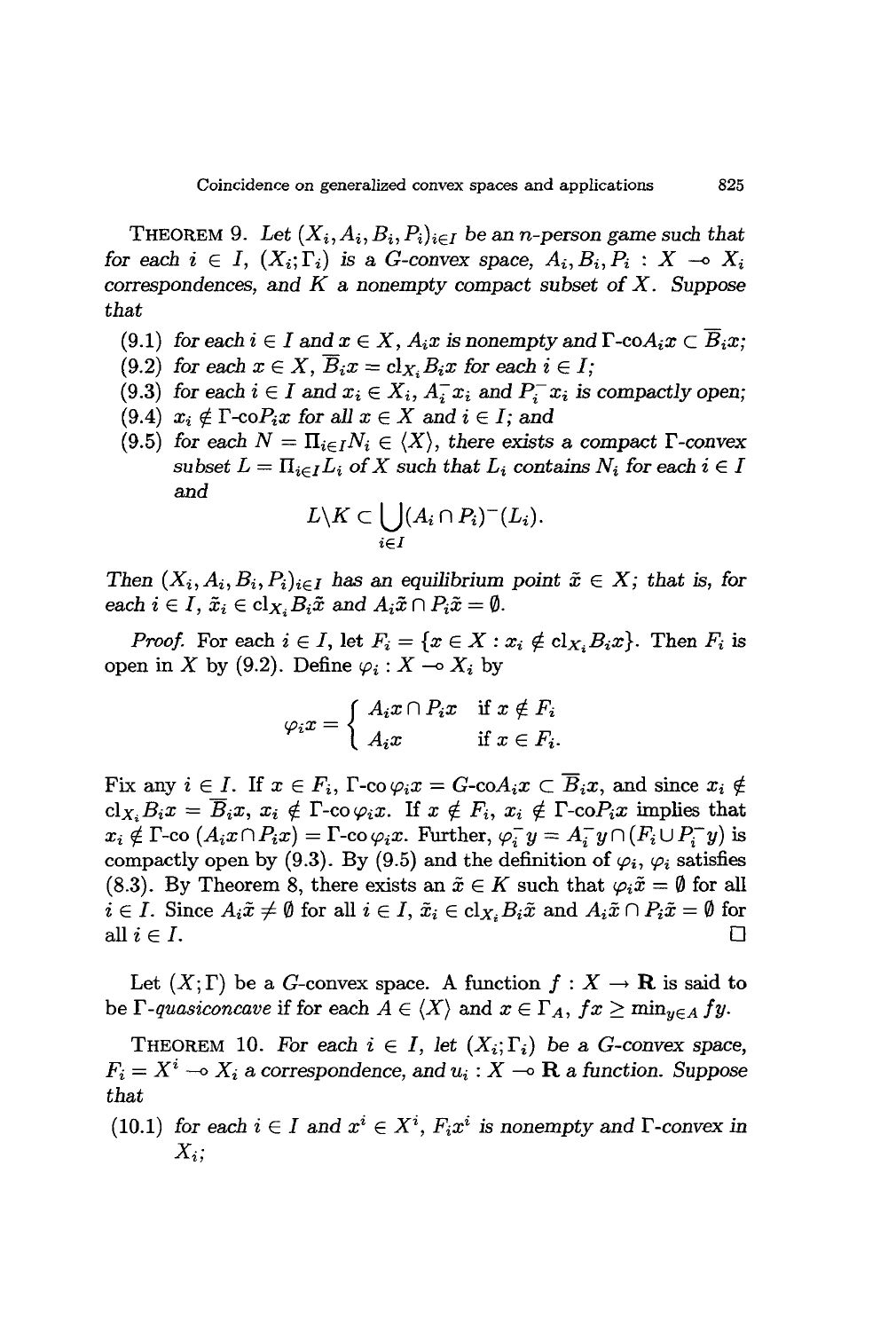- (10.2) *for each*  $i \in I$  *and*  $x^i \in X^i$ ,  $\overline{F}_i x^i = c1_{X_i} F_i x^i$ ;
- (10.3) *for each*  $y_i \in X_i$ ,  $F_i^- y_i$  *is compactly open in*  $X^i$ ;
- (10.4)  $u_i$  *is continuous in x* and  $\Gamma$ -quasiconcave *in*  $x_i$ ; and
- (10.5) *there exist a nonempty compact subset K* of *X* and an  $M \in \langle X \rangle$ such that for each  $x \in X \backslash K$ , there exists  $a, y \in M$  satisfying  $y_i \in F_i x^i$  *for all*  $i \in I$  *and*  $u_i(x^i, x_i) < u_i(x^i, y_i)$  *for some*  $i \in I$ .

*Then* the generalized game  $(X_i, F_i, u_i)_{i \in I}$  has an equilibrium point  $\tilde{x} \in$  $X$ ; that is,  $\tilde{x}_i \in \overline{F}_i \tilde{x}^i$  and  $u_i(\tilde{x}^i, \tilde{x}_i) = \sup_{y_i \in F_i \tilde{x}^i} u_i(\tilde{x}^i, y_i)$ .

*Proof.* For  $i \in I$ , define  $A_i, P_i : X \to X_i$  by  $A_i x = F_i x^i$  and  $P_i x = \{y_i \in X_i : u_i(x^i, y_i) > u_i x\}$  for all  $x = (x^i, x_i) \in X$ . Clearly (9.1) holds with  $A_i = B_i$  for  $i \in I$ . Fix an  $x \in X$  and  $i \in I$ . It is clear that  $cl_{X_i}A_ix \subset \overline{A}_ix$ . And if  $y_i \in \overline{A}_ix$ , then  $(x^i, y_i) \in \overline{F}_i$  and

$$
y_i \in \overline{F}_i x^i = \mathrm{cl}_{X_i} F_i x^i = \mathrm{cl}_{X_i} A_i x.
$$

Hence (10.2) implies (9.2). For  $i \in I$  and  $x \in X$ ,  $x_i \notin P_i x$ . Now we show that  $P_ix$  is  $\Gamma$ -convex for  $i \in I$  and  $x \in X$ . Indeed, for each  $N_i \in \langle P_i x \rangle$  and  $z_i \in \Gamma_{N_i}$ ,

$$
u_i(x^i,z_i) \geq \min_{y_i \in N_i} u_i(x^i,y_i) > u_i(x^i,x_i) = u_i x;
$$

that is,  $z_i \in P_i x$ , hence  $\Gamma_{N_i} \subset P_i x$ . For each  $y_i \in X_i$  and  $i \in I$ ,  $A_i^{\dagger} y_i = \{ x \in X : x^i \in F_i^{\dagger} y_i \} = F_i^{\dagger} y_i \times X_i \text{ and } P_i^{\dagger} y_i = \{ x \in F_i^{\dagger} y_i \}$  $X: u_i x < u_i(x^i, y_i)$  are compactly open in *X* by (10.3), and (10.4). And (10.5) implies (9.5). Hence, there exists an  $\tilde{x} \in X$  such that  $\tilde{x}_i \in \text{cl}_{X_i} A_i \tilde{x} = \overline{F}_i \tilde{x}^i \text{ and } A_i \tilde{x} \cap P_i \tilde{x} = \emptyset; \text{ that is, } \tilde{x}_i \in \overline{F}_i \tilde{x}^i \text{ and } u_i \tilde{x} = \text{sup}_{x \in F_i} \tilde{x}^i u_i (\tilde{x}^i, u_i).$  $u_i\tilde{x} = \sup_{y_i \in F_i\tilde{x}^i} u_i(\tilde{x}^i, y_i).$ 

REMARK. Theorem 10 is a correct and generalized form of Huang [10, Theorem 2]. In particular, (10.2) is essential as the following example shows:

EXAMPLE. Let  $X_1 = [0,1], X_2 = [1,2], F_1 : [1,2] \rightarrow [0,1]$  and  $F_2 : [0,1] \to [1,2]$  be defined by

$$
F_1(x_2) = \begin{cases} \left[\frac{1}{2}, 1\right] & x_2 = 1\\ \left\{\frac{1}{2}\right\} & x_2 = \frac{3}{2}\\ \left[0, 1\right] & x_2 \neq 1, \frac{3}{2} \end{cases}
$$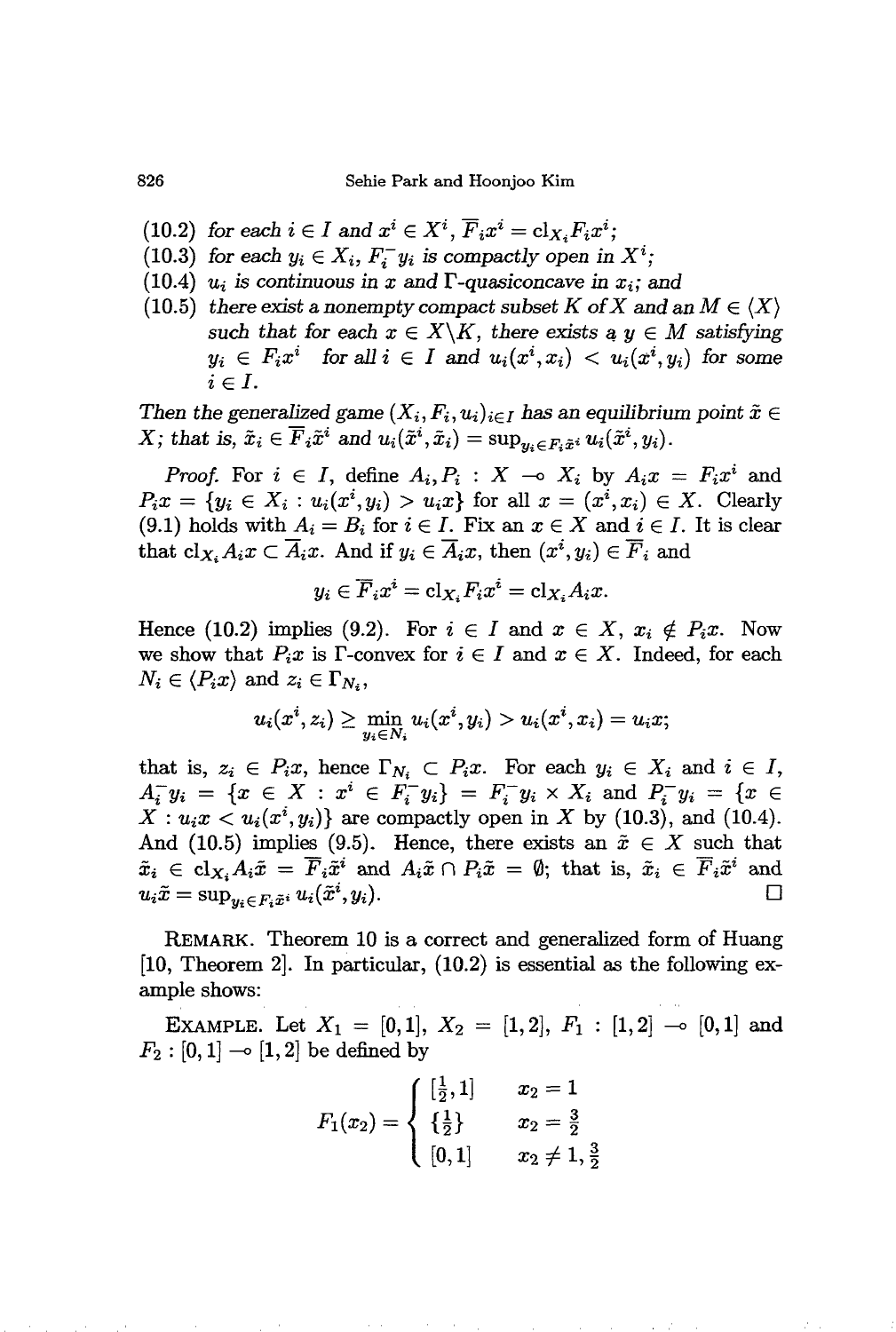and

$$
F_2(x_1) = \left\{ \begin{array}{ll} \{\frac{3}{2}\} & x_1 = 0 \\ [\frac{7}{4},2] & x_1 = \frac{1}{2} \\ [1,2] & x_1 \neq 0, \frac{1}{2} \end{array} \right.
$$

for each  $x_1 \in [0,1]$  and  $x_2 \in [1,2]$ , resp. And let  $u_1, u_2 : [0,1] \times [1,2] \rightarrow$ be defined by

$$
u_1(x_1,x_2)=-x_1^2\\
$$

and

$$
u_2(x_1,x_2)=-x_2^2\\
$$

for each  $(x_1, x_2) \in [0,1] \times [1,2]$ , resp. Then  $F_1, F_2, u_1, u_2$  satisfy (10.1), (10.3) and (10.4). But  $\overline{F}_1(1) = [0,1] \neq cl_{X_1}F_1(1) = [\frac{1}{2},1].$  And  $(X_i, F_i, u_i)_{i=1,2}$  has no equilibrium point.

#### References

- [1] C. Bardaro and R. Ceppitelli, *Some further generalizations of Knaster-Kuratowski-Mazurkiewicz theorem and minimax inequalities,* J. Math. Anal. Appl. 132 (1988), 484-490.
- [2] H. Ben-EI-Mechaiekh, S. Chebbi, M. Florenzano, and J. V. Llinares, *Abstract convexity and fixed points,* J. Math. Anal. Appl. 222 (1998), 138-151.
- [3] A. Borglin and H. Keiding, *Existence of equilibrium action and of equilibrium: A note on the 'new' existence theorems,* J. Math. Econom. 3 (1976),313-316.
- [4] S. S. Chang and L. Yang, *Section theorems on H -spaces with applications,* J. Math. Anal. Appl. 179 (1993) 214-231.
- [5] X. P. Ding and K. K. Tan, *On equilibria of noncompact generalized games,* J. Math. Anal. Appl. 177 (1993), 226-238.
- [6] X. P. Ding and E. Tarafdar, *Fixed point theorems and equilibria on noncompact generalized games,* Fixed Point Theory and Applications, (K.-K. Tan, ed.), World Scientific, River Edge, NJ, 1992, pp. SD-96.
- [7] D. Gale and A. Mas-Colell, *On the role of complete, transitive preferences in equilibrium theory,* Equilibrium and Disequilibrium in Economic Theory (G. Schwodiauer, ed.), Reider, Rordrecht, 1978, pp. 7-14.
- [S] C. D. Horvath, *Contractibility and generalized convexity,* J. Math. Anal. Appl. 156 (1991), 341-357.
- [9] , *Extension and selection theorems in topological spaces with a generalized convexity structure,* Ann. Fac. Sci. Toulouse 2 (1993), 253-269.
- [10] Y. Huang, *Fixed point theorems with an application in generalized games,* J. Math. Anal. Appl. 186 (1994), 634-642.
- [11] B. Knaster, K. Kuratowski, S. Mazurkiewicz, *Ein Beweis des Fixpunktsatzes fUr n-dimensionale Simplexe,* Fund. Math. 14 (1929), 132-137.